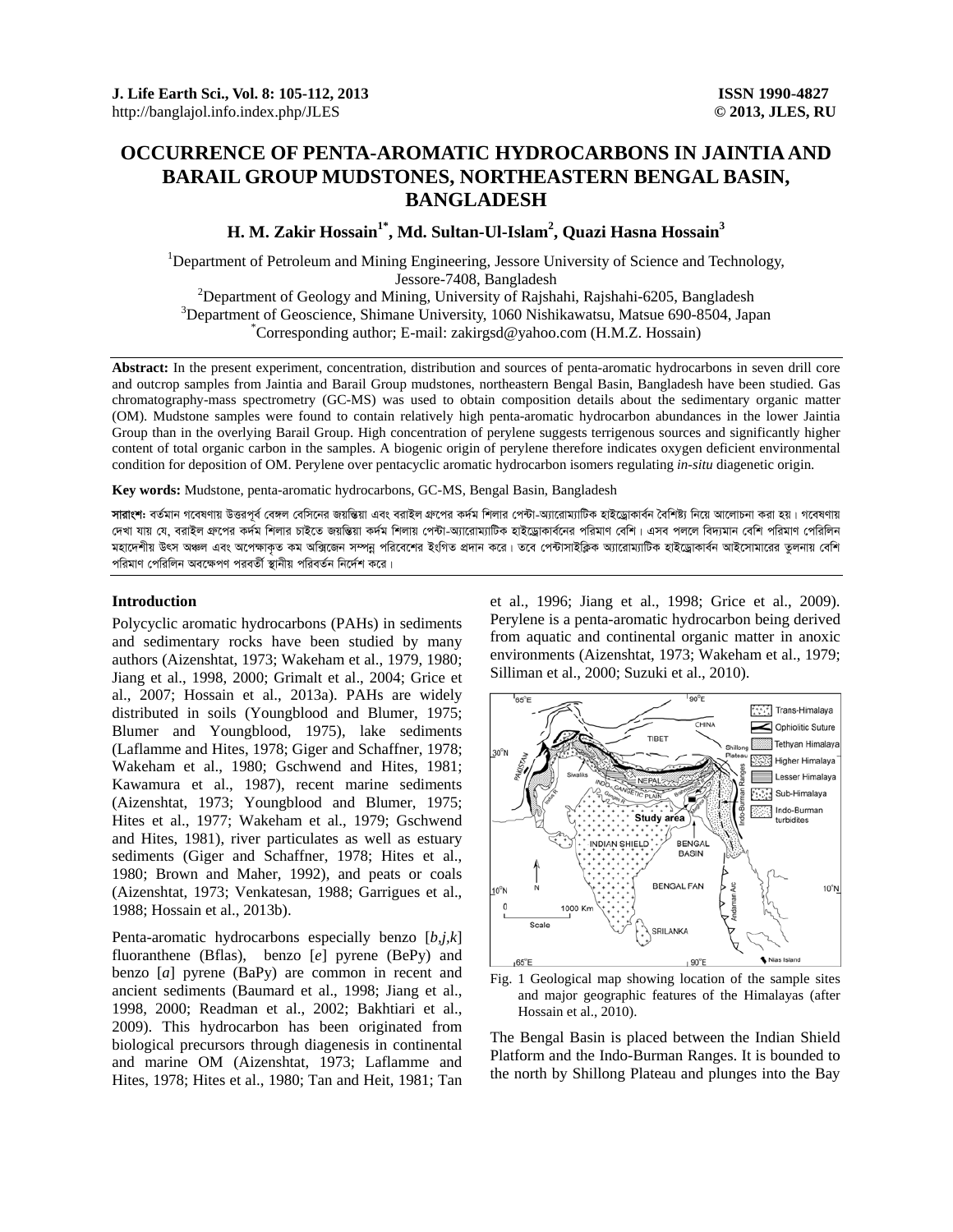of Bengal to the south (Fig. 1). The Sylhet basin is located immediately after the Shillong Plateau (Fig. 1). This basin is an elongated trough consists mainly of alternating bed of sandstone and mudstone (Alam et al., 2003). The present study groups in the Sylhet succession are mainly Jaintia and Barail which is located in the lower part of Sylhet succession, northeastern Bengal Basin, Bangladesh (Fig. 2). Biomarker studies of the Bengal Basin mudstones are very few (Alam and Pearson, 1993; Hossain et al., 2009a, b, 2013a). The aim of this study was to recognize distribution and sources of penta-aromatic hydrocarbons in Jaintia and Barail Group mudstones, northeastern Bengal Basin, Bangladesh.

# **Geological setting**

The Bengal Basin was formed during the collision between India, Eurasia and Myanmar (former Burma), beginning at about 45 Ma (Gansser, 1964) building the Himalayan orogen and Indo-Burman ranges (Uddin and Lundberg, 1998). Based on the results of geophysical investigations, geological mapping, and on well data, Reimann (1993) classified the principal structural elements of the Bengal Basin and of the adjacent areas into a number of environments. These are the Fold Belt, Bengal Foredeep, Continental Slope, Western Foreland Shelf, Dauki Fault Zone, Rangpur Saddle, and the Himalayan Foredeep. The sediment fill of the Bengal Basin comprises about 22 km of Paleocene to Holocene deposits (Alam et al., 2003). The Basin is bounded to the east and west by Indo-Burman ranges and West Bengal. North is bounded by Shillong Plateau and to the south it plunges into the Bay of Bengal (Fig. 1). The Bengal delta, world's largest delta, has been formed through the seaward prograding deltas of the Ganges, Brahmaputra and Meghna rivers system (Einsele et al., 1996; Alam et al., 2003).

The Sylhet basin, a sub-basin in the northeastern Bengal Basin, consists of a thick Tertiary sedimentary succession, comprising sandstones, shales, fossiliferous limestones, deposited on the passive continental margin. Sediments of the Sylhet basin were derived from Himalayan detritus (Hossain et al., 2010). Alam et al. (2003) reported the Sylhet basin is tectonically placed in the central deep part of the Bengal Basin. The Sylhet basin is situated in the Bengal Foredeep of the Bengal Basin (Reimann, 1993). Aeromagnetic interpretation map suggests gradual deepening of the basement towards the center of the basin, and also shows the presence of subsurface synclinal features and faults within the basin (Mannan, 2002). The syncline was a major depocentre for accumulation of late Neogene and Holocene deposits. Anticlinal structures within the Sylhet basin include the Atgram, Sylhet, Chattak, Kailas Tila, Beani Bazar, Patharia, Fenchuganj, Rasidpur and Habiganj anticlines (Fig. 2). The Tertiary Sylhet succession comprises into several groups including Jaintia, Barail, Surma, Tipam and Dupitila and their constituent formations in ascending order of Paleocene to Plio-Pleistocene in age Table 1. In this paper we examined only the lower part of the Sylhet succession including Paleocene to late Eocene Jaintia and late Eocene to early Miocene Barail Groups respectively (Hossain et al., 2010).

The Jaintia Group is the lowermost unit of the Tertiary stratigraphic succession in the Sylhet basin. Rocks of the Group are mainly fossiliferous and calcareous in nature, and are divided into three distinct and prominent formations, the Tura Sandstone, Sylhet Limestone and the Kopili Shale Formations, in ascending order. These units were deposited during repeated transgressive and regressive phases during the Paleocene to Eocene period.

The Tura Sandstone Formation consists mostly of quartz arenites with some carbonaceous materials and impure limestones, and was deposited in shallow to deep marine environments (Khan, 1991; Uddin and Lundberg, 1999; Najman et al., 2008). The Sylhet Limestone Formation, which conformably overlies the Tura Sandstone Formation, consists mainly of nummulitic limestone interbedded with minor sandstone (Reimann, 1993). It is interpreted as a shallow-marine carbonate deposit (Shamsuddin and Abdullah, 1997). The overlying Kopili Shale Formation consists mainly of argillaceous and fossiliferous materials, interbedded with sandstones and occasional thin limestones. Presence of fossiliferous sediments in the formation indicates distal deltaic to shelf or slope depositional environments (Alam et al., 2003).

The Barail Group was deposited during the Oligocene period, when basin-wide emergence and a major marine regression occurred (Alam et al., 2003). It is divided into the Jenam and Renji Formations. The Jenam Formation consisting mainly of siltstones, silty shales, and sandstones with minor carbonaceous shales (Khan, 1978). The Renji Formation, consisting mostly of fine grained sandstones, alternating with siltstones, and calcareous and carbonaceous shales with a few coal lenses (Reimann, 1993). The contact between the Renji Formation and the overlying Surma Group is marked by a distinct unconformity. Barail Group sediments have been deposited in shallow-marine and deltaic environments (Banerji, 1981; Johnson and Alam, 1991). Alam (1991) reported that the Barail Group sediments were deposited in tide-dominated shelf environments.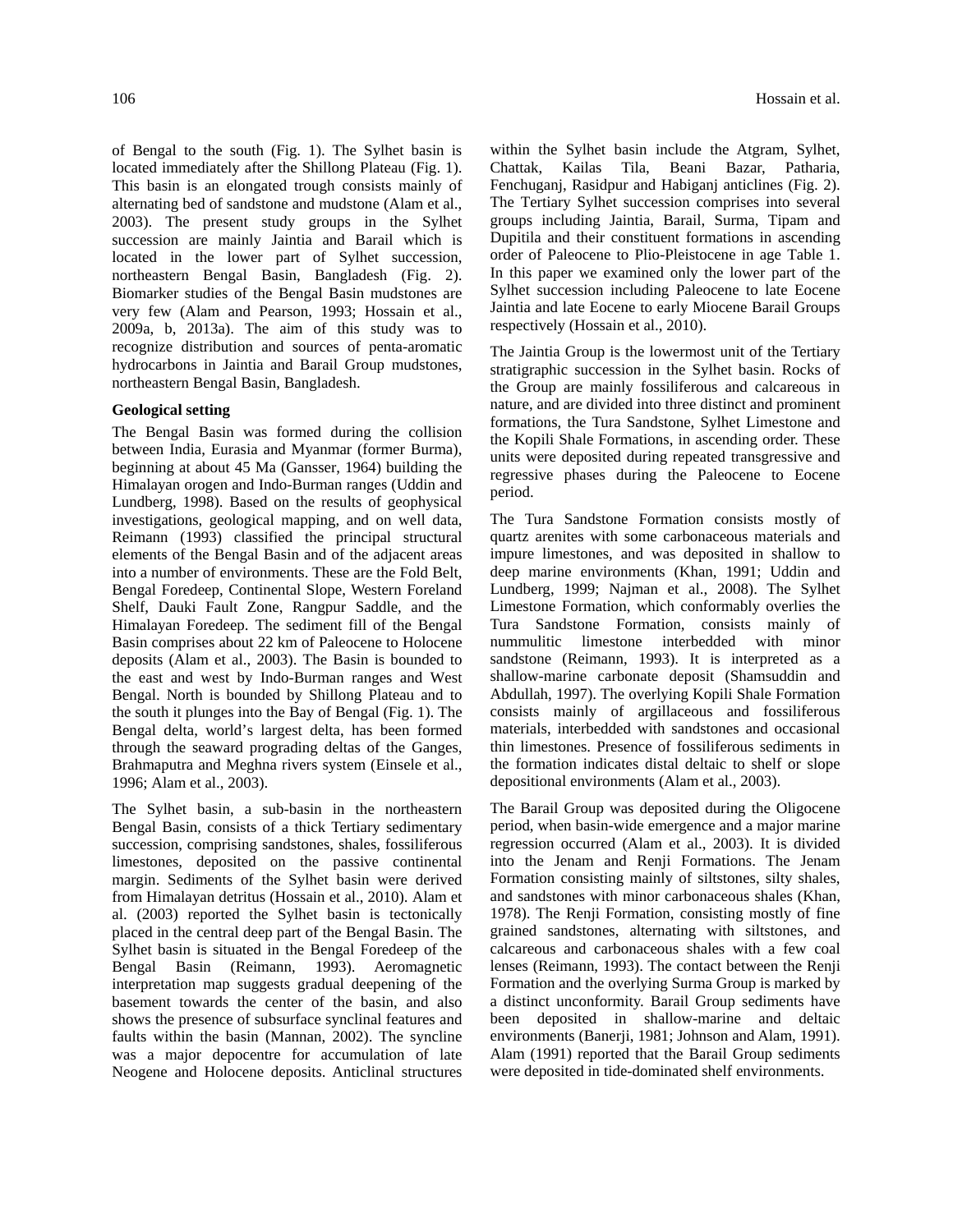

Fig. 2 (a) Map showing location of the study area and hydrocarbon exploration wells in the Sylhet basin, Bangladesh (after Hossain et al., 2009a, 2013a), (b) geological map showing lithotypes and surface sample points in the study area (after Hossain et al., 2009a). Cores were taken from Atgram-1X well.

## **Materials and Methods**

#### *Sample collection and preparation*

Indurated mudstone samples were collected from Jaintia and Barail Group, Sylhet basin, Bangladesh. The sections were located between latitude 25°04<sup>'</sup>N to  $25^{\circ}12'30''$ N and longitude  $92^{\circ}01'E$  to  $92^{\circ}12'30''E$ . Locations of the sample points are indicated in Fig. 2. Rock samples were manually disaggregated or chipped, and then rinsed in deionized distilled water and dried at 110 °C prior to crushing. The oven-dried samples were then crushed in a tungsten-carbide ring mill, with mills times generally between 30 to 45 seconds.

#### *Solvent extraction and separation*

Powdered mudstone sample (~40 gm) was used to extract hydrocarbon solvent in a Soxhlet apparatus for 72 hours using a mixture of dichloromethane and methanol (9:1). Cupper granules were used to separate elemental sulfur. Hydrocarbon solvent was separated using a rotary evaporator. Aromatic hydrocarbon was then separated using thin layer chromatography on activated silica gel (Kiselgel 60 PF254, Merk) eluting with *n*-hexane.

# *Gas chromatography-mass spectrometry (GC-MS)*

The aromatic hydrocarbon fractions were performed using gas chromatography-mass spectrometry (GC–MS)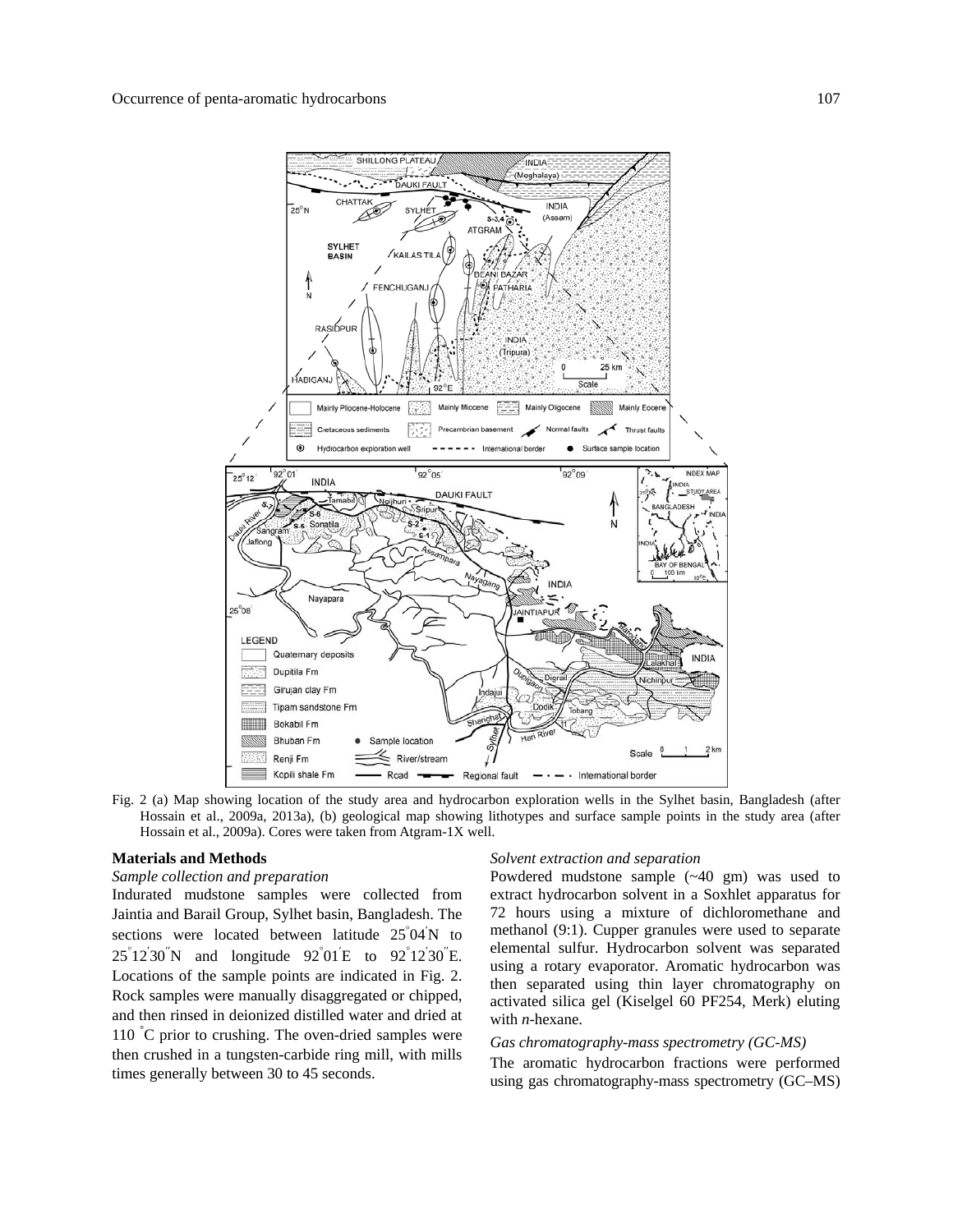with a Shimadzu QP2010 instrument at Shimane University, Japan. The chromatograph was equipped with an automatic temperature programmable injection system and a fused silica capillary column coated with chemical bound (DB-5MS of 30 m  $\times$  0.25 mm i.d.). The interface temperature was held at 50 to 300 °C. The oven temperature program was used at heating rate 8 °C  $min^{-1}$ . Helium was used as a carrier gas with flow rates of 1.69 ml min–1. GC–MS analyses were performed initially on a Finnigan MAT TSQ-700 system using electron impact potential ionization of 70 eV with a mass range 50 to 850 *m/z* and a cycle time of 0.5 seconds. The total ion chromatograms (TICs) of the GC-MS were identified based on their mass spectra and retention times (Killops and Massoud, 1992; Jiang et al., 1998, 2000; Grice et al., 2007).

Table 1 Stratigraphy of the Sylhet succession, northeastern Bengal Basin, Bangladesh (after Hossain et al., 2010).

| Age                    | Group     | Formation                     | Lithology         | <b>Depositional Environments</b>                   |  |
|------------------------|-----------|-------------------------------|-------------------|----------------------------------------------------|--|
| Recent                 | Alluvium  | Alluvium                      | Sand, silt, clay  | Fluvial                                            |  |
| Late Pleistocene       | Dihing    | Dihing                        | Sandstone, shale  | Fluvial <sup>a</sup>                               |  |
| Pliocene-Pleistocene   | Dupi Tila | Dupi Tila<br>Sandstone, shale |                   | Fluvial b,f                                        |  |
| Late Miocene–Pliocene  | Tipam     | Girujan Clay                  | Clay, sandstone   | Fluvial c, lacustrine c                            |  |
|                        |           | Tipam Sandstone               | Sandstone, shale  | Fluvial b,f                                        |  |
| Middle-Late Miocene    | Surma     | Boka Bil                      | Sandstone, shale  |                                                    |  |
|                        |           | Bhuban                        | Sandstone, shale  | Marine $c,d$ , deltaic $b,c,f$                     |  |
| Late Eocene–Early      | Barail    | Renji                         | Sandstone, shale  |                                                    |  |
| Miocene                |           | Jenam                         | Shale, sandstone  | Shallow marine <sup>c</sup> , deltaic f            |  |
| Late Eocene            |           | Kopili Shale                  | Shale, minor lst. | Shallow marine <sup>c</sup> , deltaic <sup>e</sup> |  |
| Early-Middle Eocene    | Jaintia   | <b>Sylhet Limestone</b>       | Limestone         | Shallow marine c,d                                 |  |
| Paleocene–Early Eocene |           | Tura Sandstone                | Quartz arenites   | Shallow marine a,b,f                               |  |

 $^a$ Khan, 1991;  $^b$ Johnson and Alam, 1991;  $^c$ Reimann, 1993;  $^d$ Shamsuddin and Abdullah, 1997;  $^e$ Alam et al., 2003;  $^f$ Najman et al., 2008

# **Results**

The measured Penta-aromatic hydrocarbons and their respective concentration (percentage) in individual sample are shown in Table 2. Distribution of Pentaaromatic hydrocarbons is illustrated in Fig. 3. The Jaintia Group mudstone samples contained relatively high concentration of benzo[*b,j,k*]fluoranthene than overlying Barail Group samples. In the Renji Formation, benzo[*b,j,k*]fluoranthene is almost constant (~10%). Similarly, abundances of benzo[*e*]pyrene are similar in the underlying Jenam Formation mudstones (Table 2). Concentration of perylene was abundant in the Jaintia Group samples (up to 37.07 %) than overlying Barail Group samples with high total organic carbon (TOC) content (Hossain et al., 2009a). In the Barail Group, perylene concentration was relatively abundant in the upper part (32.42 to 25.91%) than in the lower part (10.99 to 15.92%). A number of samples contained relatively low perylene content (Table 2). Higher molecular weight PAHs were identified in the top layer of each group than in the bottom layer sample. Abundances of benzo [*b,j,k*] fluoranthene, benzo [*e*]pyrene and benzo [*a*] pyrene are relatively high in sample of the lower Jaintia Group (Table 2). Samples in the lower Jaintia Group contain relatively low perylene content (12.69%). Abundance of benzo[*e*]pyrene and perylene in the upper Jaintia Group samples are mostly uniform (about 18.21% and 37.07% respectively).

#### **Discussion**

The PAHs, benzo[*b,j,k*]fluoranthene, benzo[*e*]pyrene and benzo[*a*]pyrene may be originated from combustion products (Jiang et al., 1998). The distribution of combustion-derived PAHs may be modified by subsequent sedimentary alkylation procedures (Alexander et al., 1995; Smith et al., 1995; Jiang et al., 1998). Benzo[*e*]pyrene is the most stable PAHs among the Bflas, BaPy and perylene (Sullivan et al., 1989). Therefore, benzo[*e*]pyrene may be the least susceptible to post-depositional modifications (Jiang et al., 1998). Combustion derived PAHs take place from combustion of vegetation. Benzo[*e*]pyrene most probably derived from forest fires as well as peat fires (Jiang et al., 1998). High relative abundance of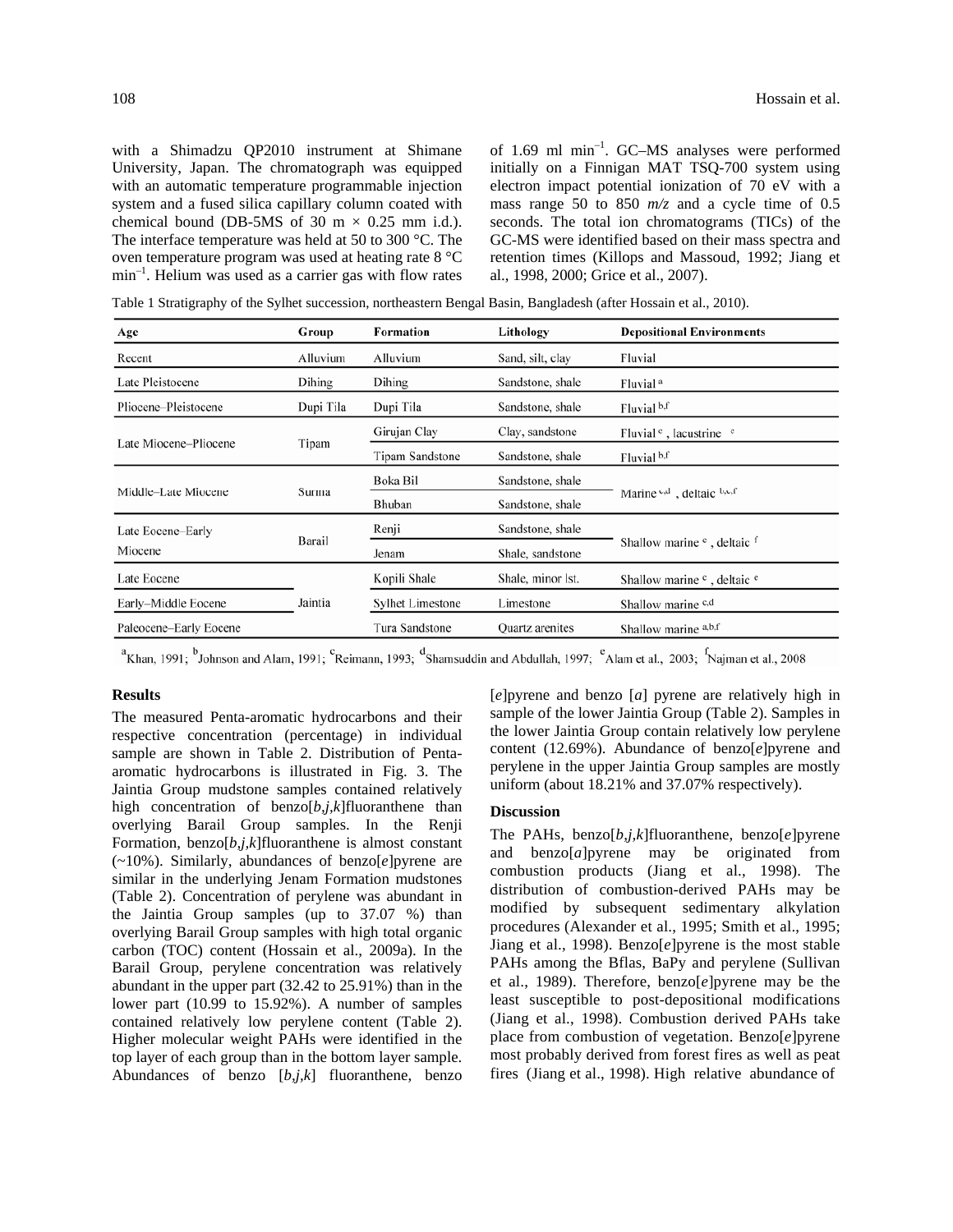Table 2 Concentrations (%) of benzo[*b,j,k*]fluoranthene, benzo[*e*]pyrene, benzo[*a*]pyrene and perylene in Jaintia and Barail Group mudstones, northeastern Bengal Basin, Bangladesh (Hossain et al., 2013a). Abbreviation: PAI, Pentacyclic aromatic isomers (Bflas, BePy, BaPy) and TOC, total organic carbon.

| <b>Sample</b> | Group   | <b>Formation</b> | <b>Bflas</b> | <b>BePy</b> | <b>BaPv</b> | Pery      | PAI   | TOC*     | <b>BaPv/BePv</b> | <b>Bflas/(Bflas+BePy)</b> |
|---------------|---------|------------------|--------------|-------------|-------------|-----------|-------|----------|------------------|---------------------------|
|               |         |                  | $m/z$ 252    | $m/z$ 252   | $m/z$ 252   | $m/z$ 252 |       | $(wt\%)$ |                  |                           |
| $S-1$         | Barail  | Renii            | 10.16        | 45.02       | 18.90       | 25.91     | 74.09 | 1.56     | 0.42             | 0.18                      |
| $S-2$         | Barail  | Renji            | 10.68        | 34.48       | 22.43       | 32.42     | 67.58 | 1.19     | 0.65             | 0.24                      |
| $S-3$         | Barail  | Jenam            | 14.81        | 53.58       | 20.62       | 10.99     | 89.01 | 0.60     | 0.38             | 0.22                      |
| $S-4$         | Barail  | Jenam            | 22.10        | 53.00       | 8.99        | 15.92     | 84.08 | 0.80     | 0.17             | 0.29                      |
| $S-5$         | Jaintia | Kopili Shale     | 23.47        | 18.21       | 21.25       | 37.07     | 62.93 | 1.20     | 1.17             | 0.56                      |
| $S-6$         | Jaintia | Kopili Shale     | 26.54        | 18.22       | 18.17       | 37.07     | 62.93 | 0.90     | 1.00             | 0.59                      |
| $S-7$         | Jaintia | Kopili Shale     | 31.59        | 36.73       | 19.00       | 12.69     | 87.31 | 1.18     | 0.52             | 0.46                      |

\*: cited from Hossain et al. (2009a)

Benzo[*e*]pyrene in the Jenam and lower Jaintia samples suggested that their derivation from combustion of forest or peat materials.

Perylene concentration increases during depth of burial of OM (Grimalt et al., 2004; Grice et al., 2009). In the Jaintia Group, abundances of perylene are uniform towards upper part, where as low values in the bottom part samples. Concentration of perylene is relatively lower in the overlying Barail Group mudstones (Table 2). The high values therefore suggest *in-situ* biogenic sources. Perylene is abundant in marine, lake and river sediments either aquatic or terrigenous in anoxic environments (Hites et al., 1980; Silliman et al., 1998; Jiang et al., 2000; Grimalt et al., 2004). Perylene could also originate from fungi (e.g., wood-degrading fungi) within anoxic marine environment (Grice et al., 2009; Nabbefeld et al., 2010). Sediments in the Sylhet succession were accumulated in deltaic to marine environmental conditions (Reimann, 1993). OM of the Jaintia and Barail Groups was deposited mainly in marine dominated oxic conditions, with abundant inputs of terrestrial higher plant material (Hossain et al., 2009a). Therefore, influx of perylene in the Jaintia and Barail Group mudstones probably linked with deltaic OM sources subsequently deposited in oxic-anoxic environmental conditions.

Abundances of perylene relative to pentacyclic aromatic isomers (PAI, summed values of Bflas, BePy, BaPy) are important for derivation of combustion or diagenetic sources (Hites et al., 1980; Venkatesan, 1988; Baumard et al., 1998; Readman et al., 2002; Bakhtiari et al., 2009; Fan et al., 2011). Perylene abundance >10% relative to PAI representing diagenetic sources (Hites et al., 1980; Venkatesan, 1988) and <10% representing combustion sources (Baumard et al., 1998; Readman et al., 2002; Bakhtiari et al., 2009). Abundance of perylene to PAI in the

Jaintia and Barail Group mudstones ranging from ~10% to over 20% suggesting both diagenetic and combustion sources.

Elevated level of perylene concentration in sediments is occasionally favored by the control of TOC (Agbozu and Opuene, 2009; Bakhtiari et al., 2009; Fan et al., 2011). In the Barail Group, perylene versus TOC concentrations show a marked positive correlation  $(r = 0.80)$  and clear linear trend (Fig. 4), inferring that concentrations of perylene in the Barail Group mudstones may be dependent on the abundances of TOC. Conversely, correlation between perylene versus TOC concentrations in the Jaintia Group shows no correlation, suggesting that TOC does not influence the concentration of perylene in these mudstones. Perylene in the Jaintia Group most likely derived from different sources. Fan et al. (2011) reported that high influx of perylene in mudstones probably originated from erosion of soils/sedimentary rocks under strong influence of steady state environmental condition. This is consistent with the study of Hossain et al. (2010) and concluded that Paleocene to late Eocene Jaintia Group mudstones contained relatively high chemical index of alteration (CIA) values (up to 85) subsequently originated from a stable cratonic source.

The ratios of BaPy/BePy and Bflas/(Bflas + BePy) is used to identify source of PAHs. The values of BaPy/BePy in the Jaintia and Barail Group mudstones ranging from 0.52 to 0.1.17 and 0.17 to 0.65, respectively (Table 2), inferring that combustion and petrogenic sources throughout the sequence (Khalili et al. 1995). The ratio values of Bflas/(Bflas + BePy) are less than 0.20 indicate petroleum combustion, between 0.20 and 0.50 indicate fossil fuel combustion, and values greater than 0.50 are characteristics of grass, wood and coal combustion (Shengli et al., 2010). In the late Eocene Jaintia Group, Bflas/ (Bflas + BePy) ratios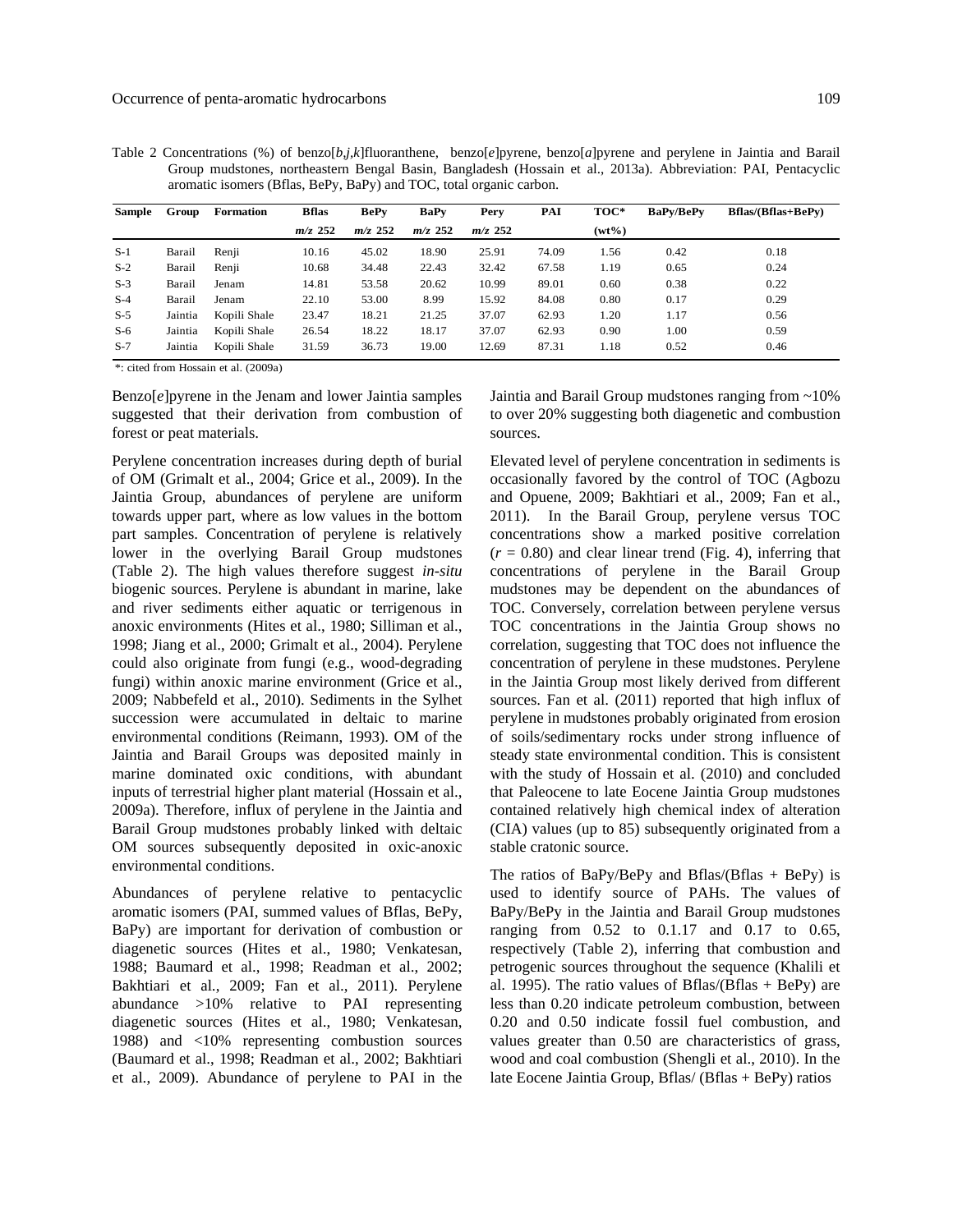



Fig. 3 Representative total ion chromatograms (TICs) showing distributions of benzo[*b,j,k*]fluoranthene (*m/z* 252), benzo[*e*]pyrene (*m/z* 252), benzo[*a*]pyrene (*m/z* 252) and perylene (*m/z* 252) in the Jaintia and Barail Group mudstones, northeastern Bengal Basin, Bangladesh.



Fig. 4 Variation diagram between TOC (%) and perylene (%) in the Jaintia and Barail Group mudstones, northeastern Bengal Basin, Bangladesh. TOC data from Hossain et al. (2009a).

range from 0.46 to 0.59 suggesting combustion of grass, wood and coal. The overlying Jenam and Renji

formations in the late Eocene to middle Miocene Barail Group, ratios of Bflas/(Bflas + BePy) range from  $0.22$ to 0.29 and 0.18 to 0.24, respectively suggested that PAHs in the group were derived from combustion sources.

# **Conclusions**

Penta-aromatic hydrocarbons in the Jaintia and Barail Group mudstones, northeastern Bengal Basin, Bangladesh have been studied. Distributions of Bflas, BePy and perylene were abundant in Barail Group than underlying Jaintia Group. High concentration of perylene in the Barail Group mudstones suggesting diagenetic influences subsequently derived from terrigenous organic matter sources. Abundances of perylene increase with increasing depth of the succession inferring that influx of perylene may deposited under oxic/anoxic environmental condition. Combustion sources of PAI were also identified as evidences by high Bflas/(Bflas  $+$  BePy) ratio values in the studied mudstones.

**Acknowledgements:** The authors would like to thank Bangladesh Petroleum Exploration and Production Company (BAPEX) and Bangladesh Oil, Gas and Mineral Corporation (PETROBANGLA) for provided samples and well log data. We also thank M.K. Roy, I. Hossain and A.K.M.M. Kabir for assistance during sample collection and Prof. Y. Sampei for access to the GC-MS facilities. We are grateful to Prof. Nishit Kumar Paul, Executive Editor and two anonymous reviewers for their valuable comments and suggestions to an earlier version of the manuscript.

# **References**

- Agbozu IE and Opuene K. 2009. Occurrence and diagenetic evolution of perylene in the sediments of Oginigba Creek, Southern Nigeria. *International Journal Environmental Research* **3:** 117–120.
- Aizenshtat Z. 1973. Perylene and its geochemical significance. *Geochimica et Cosmochimica Acta* **37:** 559–567.
- Alam M and Pearson MJ. 1993. Bicadinanes and other terrestrial terpenoids in immature Oligocene sedimentary rocks and a related oil from the Surma Basin, NE Bangladesh. *Organic Geochemistry* **20:** 539–554.
- Alam M, Alam MM, Curray JR, Chowdhury MLR and Gani MR. 2003. An overview of the sedimentary geology of the Bengal Basin in relation to the regional tectonic framework and basinfill history. *Sedimentary Geology* **155:** 179–208.
- Alexander R, Bastow TP, Fisher S and Kagi RI. 1995. Geosynthesis of organic compounds: II. Methylation of phenanthrene and alkylphenanthrenes. *Geochimica et Cosmochimica Acta* **59:** 4259–4266.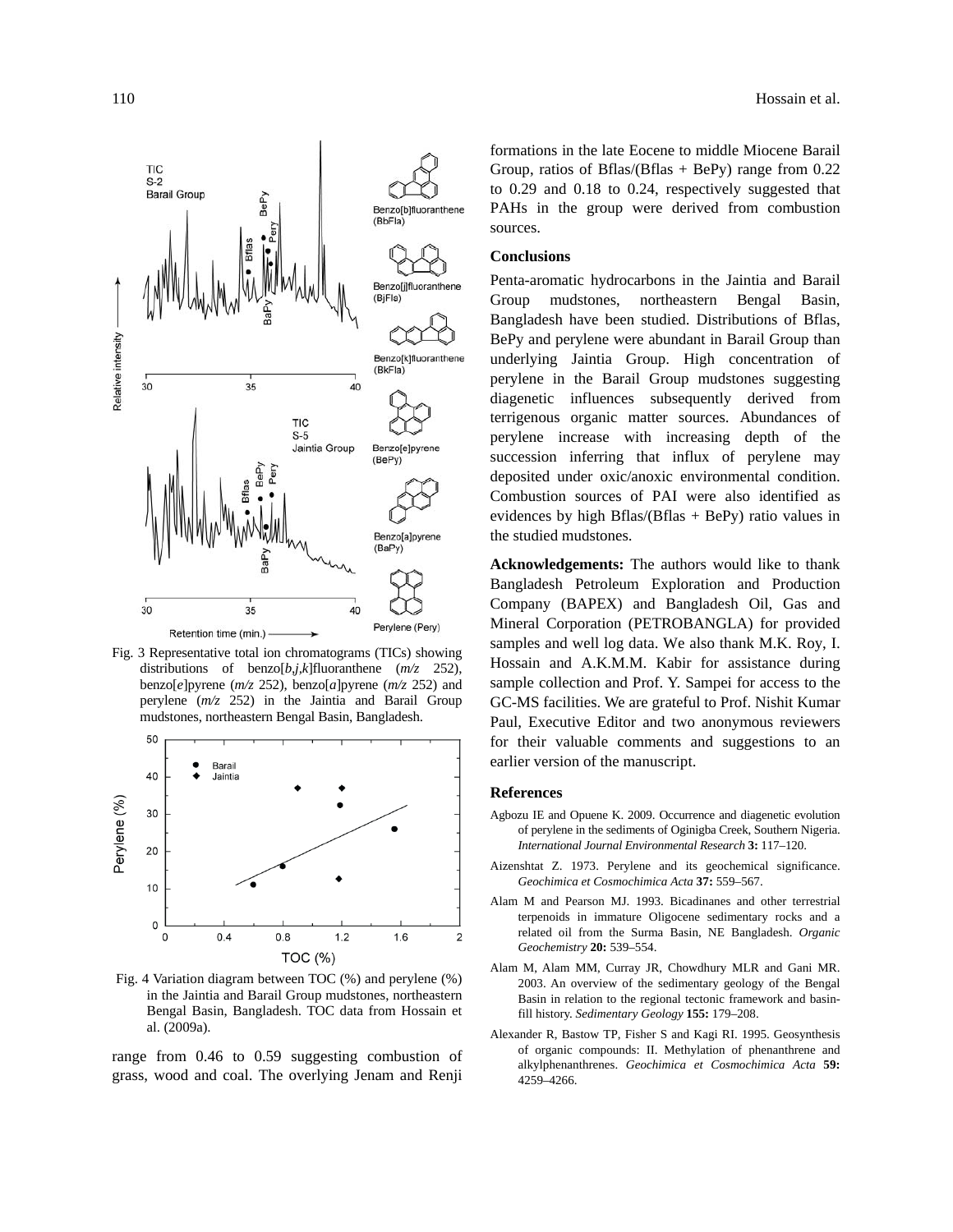- Bakhtiari AR, Zakaria MP, Yaziz MI, Lajis MNH, Bi X and Rahim MCA. 2009. Vertical distribution and source identification of polycyclic aromatic hydrocarbons in anoxic sediment cores of Chini Lake, Malaysia: Perylene as indicator of land plantderived hydrocarbons. *Applied Geochemistry* **24:** 1777–1787.
- Banerii RK. 1981. Cretaceous–Eocene sedimentation, tectonism and biofacies in the Bengal basin, India. *Palaeogeography, Palaeoclimatology, Palaeoecology* **34:** 57–85.
- Baumard P, Budzinski H and Garrigues P. 1998. Polycyclic aromatic hydrocarbons in sediments and mussels of the western Mediterranean Sea. *Environmental Toxicology and Chemistry*  **17:** 765–776.
- Blumer M and Youngblood WW. 1975. Polycyclic aromatic hydrocarbons in soils and recent sediments. *Science* **188:** 53–55.
- Brown G and Maher W. 1992. The occurrence, distribution and sources of polycyclic aromatic hydrocarbons in the sediments of the George River Estuary, Australia. *Organic Geochemistry* **18:** 657–668.
- Einsele G, Ratschbacher L and Wetzel A. 1996. The Himalaya-Bengal Fan denudation-accumulation system during the past 20 Ma. *Journal of Geology* **104:** 163–184.
- Fan C-W, Shiue J, Wu C-Y and Wu C-Y. 2011. Perylene dominance in sediments from a subtropical high mountain lake. *Organic Geochemistry* **42:** 116–119.
- Gansser A. 1964. Geology of the Himalayas. Interscience, London, p. 289.
- Garrigues P, De Sury R, Angelin ML, Bellocq J, Oudin JL and Ewald M. 1988. Relation of the methylated aromatic hydrocarbon distribution pattern to the maturity of organic matter in ancient sediments from the Mahakam delta. Geochimica et Cosmochimica Acta **52:** 375–384.
- Giger W and Schaffner C. 1978. Determination of polycyclic aromatic hydrocarbons in the environment by glass capillary gas chromatography. *Analytical Chemistry* **50:** 243–249.
- Grice K, Lu H, Atahan P, Asif M, Hallmann C, Greenwood P, Maslen E, Tulipani S, Williford K and Dodson J. 2009. New insights into the origin of perylene in geological samples. *Geochimica et Cosmochimica Acta* **73:** 6531–6543.
- Grice K, Nabbefeld B and Maslen E. 2007. Source and significance of selected polycyclic aromatic hydrocarbons in sediments (Hovea-3 well, Perth Basin, Western Australia) spanning the Permian– Triassic boundary. *Organic Geochemistry* **38:** 1795–1803.
- Grimalt JO, Drooge BLV, Ribes A, Fernández P and Appleby P. 2004. Polycyclic aromatic hydrocarbon composition in soils and sediments of high altitude lakes. *Environmental Pollution* **131:** 13–24.
- Gschwend PM and Hites RA. 1981. Fluxes of polycyclic aromatic hydrocarbons to marine and lacustrine sediments in the northeastern United States. *Geochimica et Cosmochimica Acta*  **45:** 2359–2367.
- Hiller K and Elahi M. 1984. Structural development and hydrocarbon entrapment in the Surma Basin, Bangladesh (northwest Indo-Burman fold belt). *Fifth Offshore South East Asia Conference, Singapore*, p. 650–663
- Hites RA, Laflamme RE and Farrington JW. 1977. Sedimentary polycyclic aromatic hydrocarbons: the historical records. *Science* **198:** 829–831.
- Hites RA, Laflamme RE, Windsor Jr JG, Farrington JW and Werner GD. 1980. Polycyclic aromatic hydrocarbons in an anoxic sediment core from the Pettaquamscutt River (Rhode Island, USA). *Geochimica et Cosmochimica Acta* **44:** 873–878.
- Hossain HMZ, Sampei Y, Hossain QH, Roser BP and Islam MS. 2013b. Characterization of alkyl phenanthrene distributions in Permian Gondwana coals and coaly shales from the Barapukuria Basin, NW Bangladesh. *Researches in Organic Geochemistry* **29:** 17-28.
- Hossain HMZ, Sampei Y and Roser BP. 2013a. Polycyclic aromatic hydrocarbons (PAHs) in late Eocene to early Pleistocene mudstones of the Sylhet succession, NE Bengal Basin, Bangladesh: Implications for source and paleoclimate conditions during Himalayan uplift. *Organic Geochemistry* **56:** 25-39.
- Hossain HMZ, Roser BP and Kimura J-I. 2010. Petrography and whole-rock geochemistry of the Tertiary Sylhet succession, northeastern Bengal Basin, Bangladesh: Provenance and source area weathering. *Sedimentary Geology* **228:** 171–183.
- Hossain HMZ, Sampei Y and Roser BP. 2009a. Characterization of organic matter and depositional environment of Tertiary mudstones from the Sylhet Basin, Bangladesh. *Organic Geochemistry* **40:** 743–754.
- Hossain HMZ, Sampei Y and Roser BP. 2009b. Influence of organic matter type on the distribution of tri-aromatic hydrocarbons in Tertiary mudstones in the Sylhet Basin, Bangladesh. *Researches in Organic Geochemistry* **25:** 39–52.
- Jiang C, Alexander R, Kagi RI and Murray AP. 1998. Polycyclic aromatic hydrocarbons in ancient sediments and their relationships to palaeoclimate. *Organic Geochemistry* **29:** 1721–1735.
- Jiang C, Alexander R, Kagi RI and Murray AP. 2000. Origin of perylene in ancient sediments and its geological significance. *Organic Geochemistry* **31:** 1545–1559.
- Johnson SY and Alam AMN. 1991. Sedimentation and tectonics of the Sylhet trough, Bangladesh. *Geological Society of America Bulletin* **103:** 1513–1527.
- Kawamura K, Ogura K and Ishiwatari R. 1987. Early diagenesis of organic matter in the water column and sediments: microbial degradation and resynthesis of lipids in Lake Haruna. *Organic Geochemistry* **11:** 251–264.
- Khalili NR, Scheff PA and Holsen TM. 1995. PAH source fingerprints for coke ovens, diesel and gasoline engines, highway tunnels, and wood combustion emissions. *Atmospheric Environment* **29:** 533–542.
- Khan FH. 1991. Geology of Bangladesh. The University Press Limited, Dhaka, pp. 207.
- Khan MAM. 1978.Geology of the eastern and the north-eastern part of sadar sub-division, Sylhet district, Bangladesh. Geological Survey of Bangladesh. *Records* **2:** 1–19.
- Killops SD and Massoud MS. 1992. Polycyclic aromatic hydrocarbons of pyrolytic origin in ancient sediments: evidence for Jurassic vegetation fires. *Organic Geochemistry* **18:** 1–7.
- Laflamme RE and Hites RA. 1978. The global distribution of polycyclic aromatic hydrocarbons in recent sediments. *Geochimica et Cosmochimica Acta* **42:** 289–303.
- Mannan A. 2002. Stratigraphic evolution and geochemistry of the Neogene Surma Group, Surma Basin, Sylhet, Bangladesh. Published Doctoral thesis. Institute of Geosciences and Astronomy, Department of Geology, University of Oulu, Finland, 190 p.
- Nabbefeld B, Grice K, Summons RE, Hays LE and Cao C. 2010. Significance of polycyclic aromatic hydrocarbons (PAHs) in Permian/Triassic boundary sections. *Applied Geochemistry* **25:** 1374–1382.